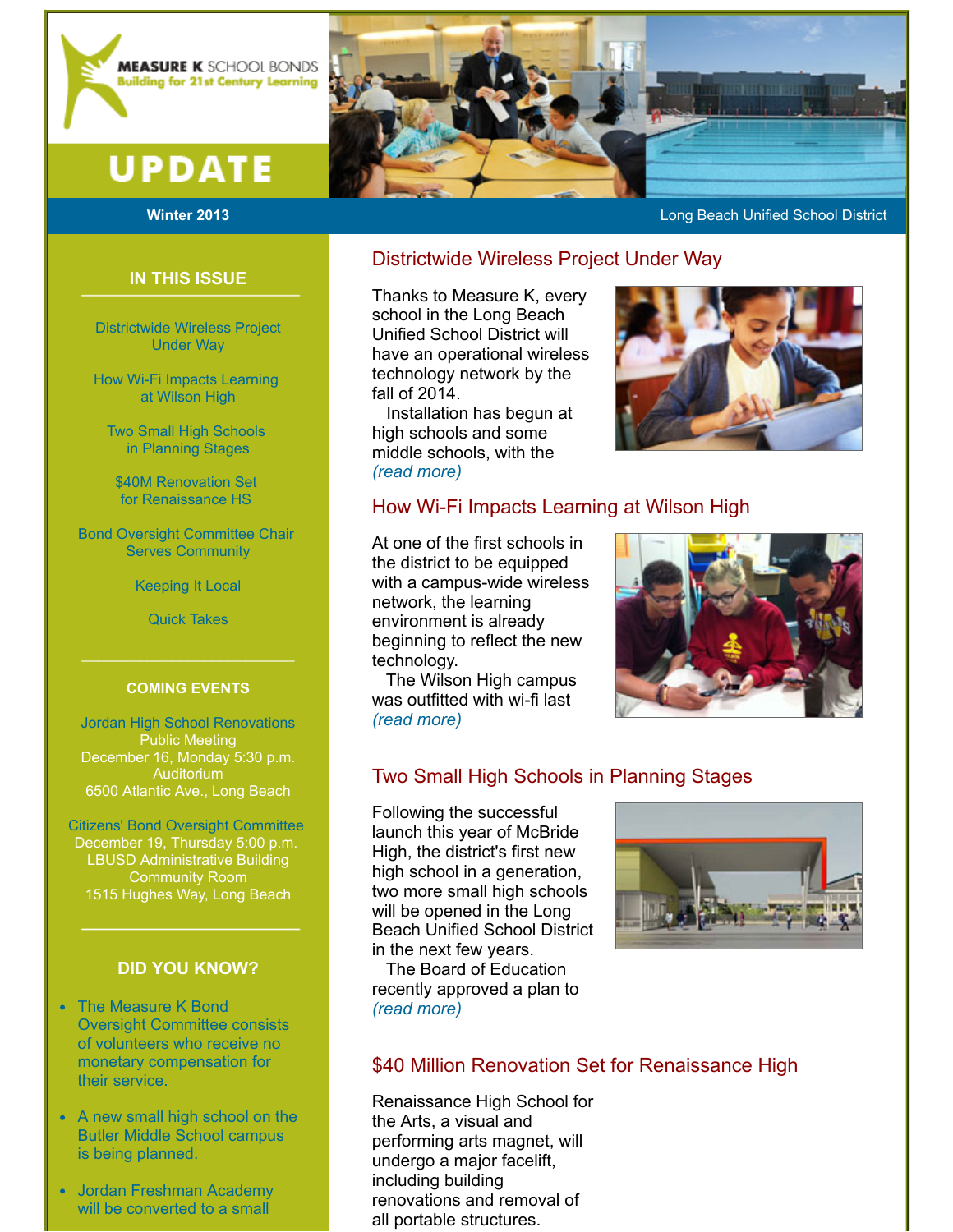thematic high school.

The expenses covered by Measure K are set by law and are strictly limited to school repairs and construction, as well as technology upgrades.





Questions? Contact Vivien Hao vhao@lbschools.net

 The school serves about 500 students in grades 9 to 12 and is the home of the (read more)



#### Bond Oversight Committee Chair Serves Community

Dede Rossi was appointed by Superintendent Christopher J. Steinhauser to serve on the Measure K Citizens' Bond Oversight Committee in September 2011. Now in her second and final two-year term as a community-at-large (read interview)



# KEEPING IT LOCAL

## Platt Security: Fifty-Five Years and Counting



In the summer of 1958, a local police sergeant was asked to provide security for an Elvis Presley concert at the Long Beach Municipal Auditorium. He and a few of his off-duty officer buddies earned \$20 each for the night's work.

 On that night, a new business was born. Fifty-five years later, Platt Security is (read more)

# QUICK TAKES



#### Roosevelt Elementary

Construction has begun at the Roosevelt Elementary site, where a brand new school is being built with Measure K funds. More project information.